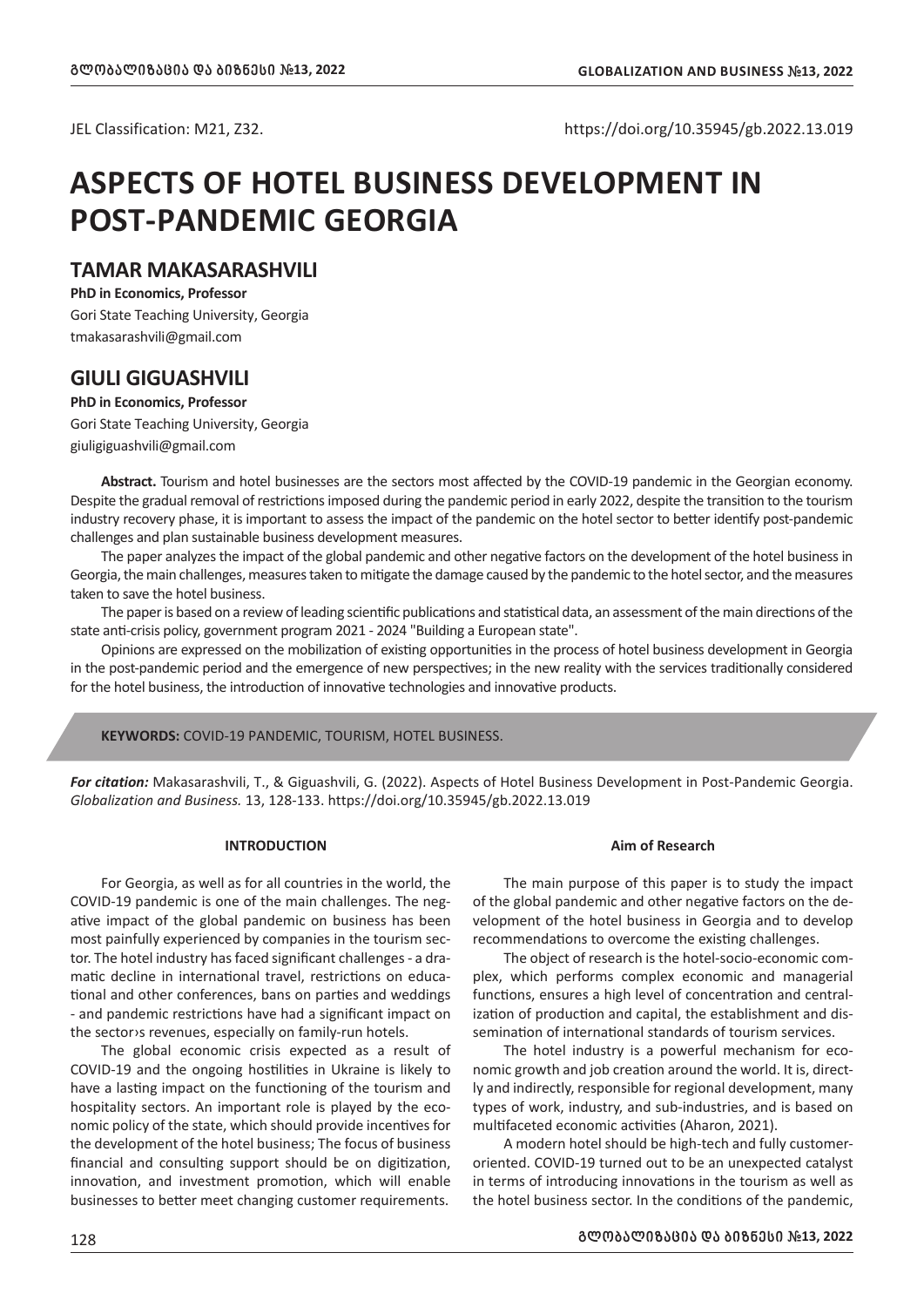the demand of tourists for the use of digital technologies, contactless technologies while traveling is growing, which is the main precondition for safe and trouble-free travel. At the same time, the use of digital technologies has become a necessary condition for the hotel business to be able to participate in global supply chains and maintain competitiveness in domestic and foreign markets, not lagging behind current technology trends.

## **Research Methodology**

A systematic approach was used in the research process, to identify the main challenges of the hotel business in the conditions of the pandemic, in-depth analysis of the current situation, studies and state programs, statistical data, certain conclusions, and recommendations were developed.

#### **Literature Review**

The modern hotel industry in many countries of the world provides not only safe and quality accommodation and food services for travelers, but also transport, communication, entertainment, excursion services, medical, sports services, beauty salon services, and other services. In the civilized world, hotels are accepted according to their level of comfort and wide range of services. In total, there are more than 30 classifications based on the historical and cultural characteristics of states and based on national traditions, customs, and habits (IBISWorld, 2022).

The key players in the hotel industry include Marriot International, Hilton Worldwide, the InterContinental Hotels Group, and the Wyndham Hotel Group. Hilton Worldwide's brand Hilton Hotels & Resorts took the top spot with a brand value of 10.83 billion U.S. dollars in 2020. Meanwhile, in a list of the biggest hotel companies by revenue, Marriot International recorded the highest revenue worldwide, earning 21 billion U.S. dollars in 2019. the Wyndham Hotel Group came top in a ranking of the hotels with the most properties worldwide with almost 9.3 thousand units. Marriott International was also the leader of the hotel companies with the most guest rooms accounting for approximately 1.4 million rooms worldwide (Lock, 2021).

While the hotel industry and the companies that reside in it have shown growth over the last decade, this did not continue in 2020. The COVID-19 pandemic had an unprecedented negative impact on the hospitality industry (Mauguin, 2020; Rahman, 2021).

Covid Pandemic has dealt a severe blow to the hotel businesses of developed countries: America (Huang, 2020), China (Hao, 2020), Spain (Rodríguez-Antón, 2020), etc., as well as the economies of developing countries.

According to the World Travel and Tourism Council Economic Impact Report Prior to the pandemic, the travel and tourism sectors, both directly and indirectly, accounted for 1 in 4 of all new jobs created around the world. 62 million jobs were lost in 2020, and unfortunately, the threat of job loss continues (WTTC, 2021). The travel industry involves various sectors and contributes to these areas' advancement and the global value of tourism management. The effect of the Covid-19 pandemic on the tourism destination, tourists' behavior, and their preference is irrespective of district or nationality.

According to PMC Research, the hotel business in Georgia is one of the most affected by the pandemic. In 2016- 2019, before the pandemic, the hotel sector was growing steadily. In particular, the number of hotels and hotel-type establishments increased by 12.4% from 2016 to 2019 (from 1,496 to 1,682), the total area of hotels increased from 1,675 thousand sq.m. to 2,272 thousand sq.m. by 35.7%, and the number of employees in the hotel sector increased by 31.7% (from 15,628 to 20,575). The spread of COVID-19 has changed the direction of the positive dynamics of key industry indicators. In 2020, the number of hotels decreased by 37.3% compared to 2019, while the total area of hotels increased by 19.6%. At the same time, the number of employees in the hotel sector decreased by 33.8% (PMC Research, 2021).

The coronavirus (COVID-19) crisis, like the rest of the world, posed new challenges to Georgia; the pandemic affected all areas of public life.

#### **Discussion and Results**

Revenues from tourism have a significant share in the Georgian economy, however, due to the impact of the pandemic, in 2020, compared to the previous year, revenues from tourism decreased by 83.4%; And the number of international visitors - by 80.4% (www.economy.ge) (Diagram 1).

The hotel business is an ever-changing, living mechanism. It is a diverse business: includes both large transnational net-



*Source: http://www.economy.ge/?page=ecoreview&s=37&lang=en*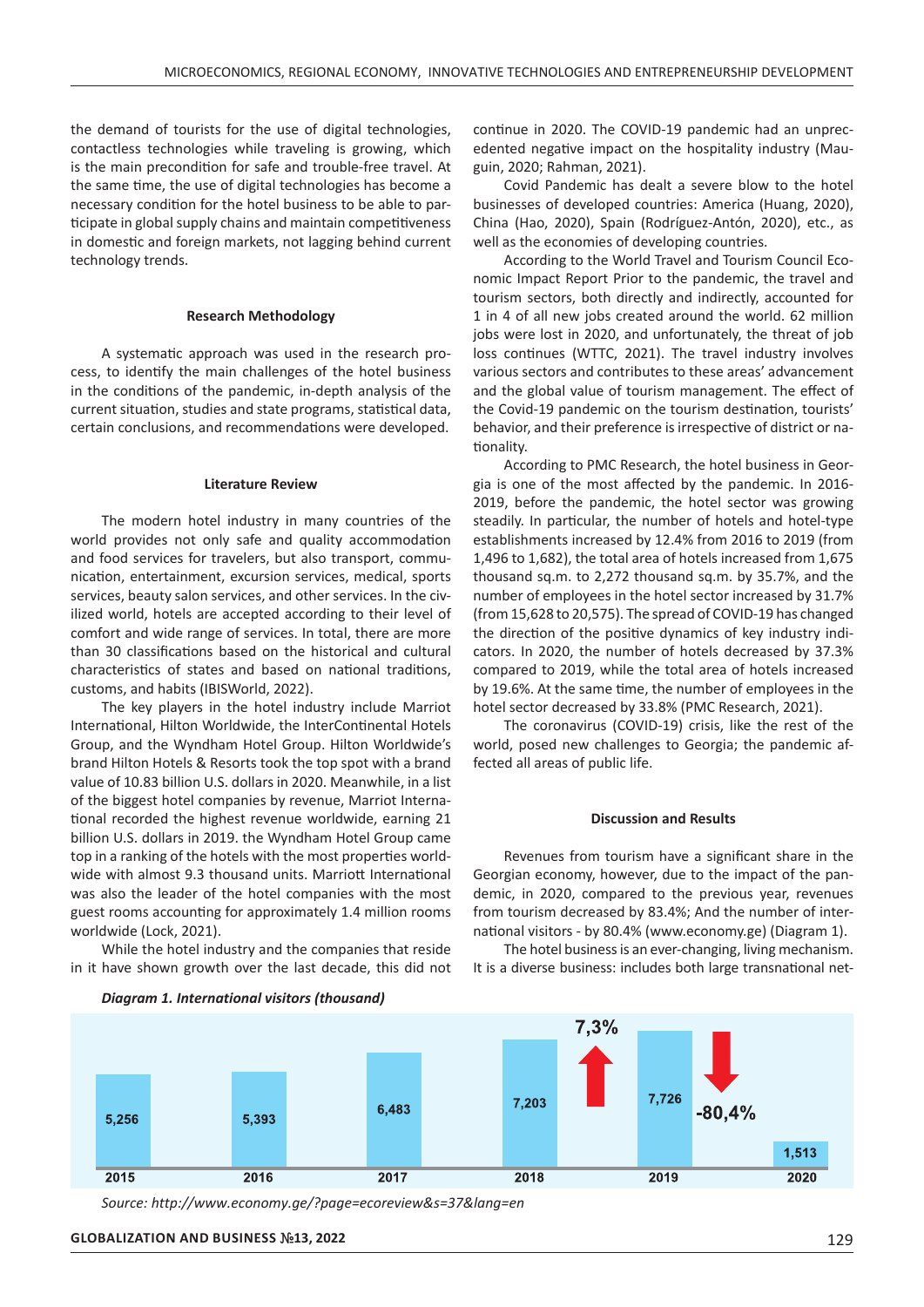works and small family hotels; Luxurious five-star hotels, as well as small hostels and cottages. In the aftermath of the pandemic, the relocation of business and leisure activities to cyberspace has catastrophically reduced the number of international and local visits and their use of the hotel sector. The number of international travelers in September 2021 decreased by 73.1% compared to the pre-pandemic period.

The number of hotel visitors reached a maximum (4.01 million) in 2019, of which 71.5% of visits came from non-residents. 35.3% of non-resident visitors came from Georgia and 15% from the EU. In 2020, the total number of visitors, compared to 2019, decreased by 66.5%. The visits of residents of Georgia - decreased by 18.5% and amounted to 69.4% of total visits, which completely changed the pre-pandemic structure of visitor shares by residence.

The economic indicators of the hotel sector and the turnover of enterprises engaged in the provision of accommodation and catering activities have decreased (Diagram 2).

The pandemic has also changed the distribution of hotel visits by purpose. If in 2019 an average of 1.3% of total visitors visited hotels for medical purposes, in 2020 this figure was 16.2%. 90.3% of the visits come from Georgian residents, which is directly explained by the use of hotel quarantine zones during the pandemic.

The current situation shows that we will have to live with the virus for now. Despite the challenges, COVID has laid the groundwork for a number of trends that offer new opportunities for economic growth. New businesses will be identified that will be best able to adapt to new circumstances and meet changing customer requirements.

# *Table 1. Monthly average number of nights spent by Georgian resident visitors of age 15 and older during the visits on the territory of Georgia*

| Year | Quarter       | Number of nights |  |  |  |  |
|------|---------------|------------------|--|--|--|--|
| 2018 |               | 1.45             |  |  |  |  |
|      | Ш             | 1.42             |  |  |  |  |
|      | Ш             | 3.28             |  |  |  |  |
|      | IV            | 1.26             |  |  |  |  |
| 2019 |               | 1.44             |  |  |  |  |
|      | Ш             | 1.23             |  |  |  |  |
|      | Ш             | 3.52             |  |  |  |  |
|      | IV            | 1.33             |  |  |  |  |
| 2020 |               | 1.48             |  |  |  |  |
|      | $\mathsf{II}$ | 2.64             |  |  |  |  |
|      | Ш             | 2.96             |  |  |  |  |
|      | IV            | 1.67             |  |  |  |  |
| 2021 |               | 1.69             |  |  |  |  |
|      | Ш             | 1.78             |  |  |  |  |
|      | Ш             | 3.22             |  |  |  |  |
|      | IV            | 1.53             |  |  |  |  |
|      |               |                  |  |  |  |  |

*Source: https://www.geostat.ge/en/modules/ categories/101/domestic-tourism*

The decision of our government regarding coveted hotels is vital for the survival of the hotel business. Georgia is one of the first countries in the world where a new system of quarantine and hotel visits has been introduced. Up to 260 hotels across the country were involved in the project. According to the National Tourism Administration, more than 4,000 people were employed and retained jobs during the World Pandemic as a result of the Quarantine and Covid Hotels project. Due to the crisis situation in the country, the Government of Georgia has mobilized two billion GEL in the state budget for 2020, which was intended to support the country›s economy. In addition, 351 million GEL was allocated to the budget directly for the challenges related to the COVID-19 pandemic in the health sector (Giguashvili, 2021).

To offset the damage caused by the COVID-19 pandemic and to restore the tourism sector quickly and safely, the National Tourism Administration has been involved in quarantine management since March 2020. The process involves mobilizing quarantine, cove, and hot hotels and managing them across the country. From March 2020 to the end of 2021, approximately 186 thousand people received services under the Quarantine and Covid Hotels project. The National Tourism Administration carried out the transfer of passengers from all border points (airports, ports, border checkpoints) to quarantine areas. As well as the transportation of citizens from the clinic to the Covid Hotel, and vice versa from the Covid Hotel to the clinic.«

The administration has developed adapted regulations specifically to support the private sector:

● In close cooperation and active communication with business representatives, the Ministry of Health, and the Business Ombudsman, recommendations were made for accommodation facilities, guides, tourist transport, and catering facilities.

● 1,280 representatives of the tourism industry were trained as part of a large-scale training program to facilitate the rapid implementation of Covid-19 adapted regulations (BusinessPartner, 2021).

Booking of hotels as quarantine areas started from March 10, 2020, until the state of emergency was declared in the country, the transportation of citizens from the borders to the hotel was provided by the government. In the case of long distances, food delivery was ensured. Also, the hotel staff was provided with special medical equipment and other necessary activities were carried out. When booking hotels for quarantine areas, the value of the hotel room was negotiated each time. From March 21, 2020, when booking new hotels as quarantine spaces, a single tariff was introduced for all 34 hotels involved in the project, which provides for the cost of a hotel room - 59 GEL (including VAT), of which the fixed three-course meal rate is 25 GEL for each hotel. As of May 22, the quarantine zone included 84 hotels across the country, comprising a total of more than 6,500 rooms in which 19,002 people had completed mandatory quarantine. At the same time, an average of 4,500-5,000 rooms were permanently occupied for two months. The project facilitated the operation of 23 small (5 to 40 rooms), 42 medium (41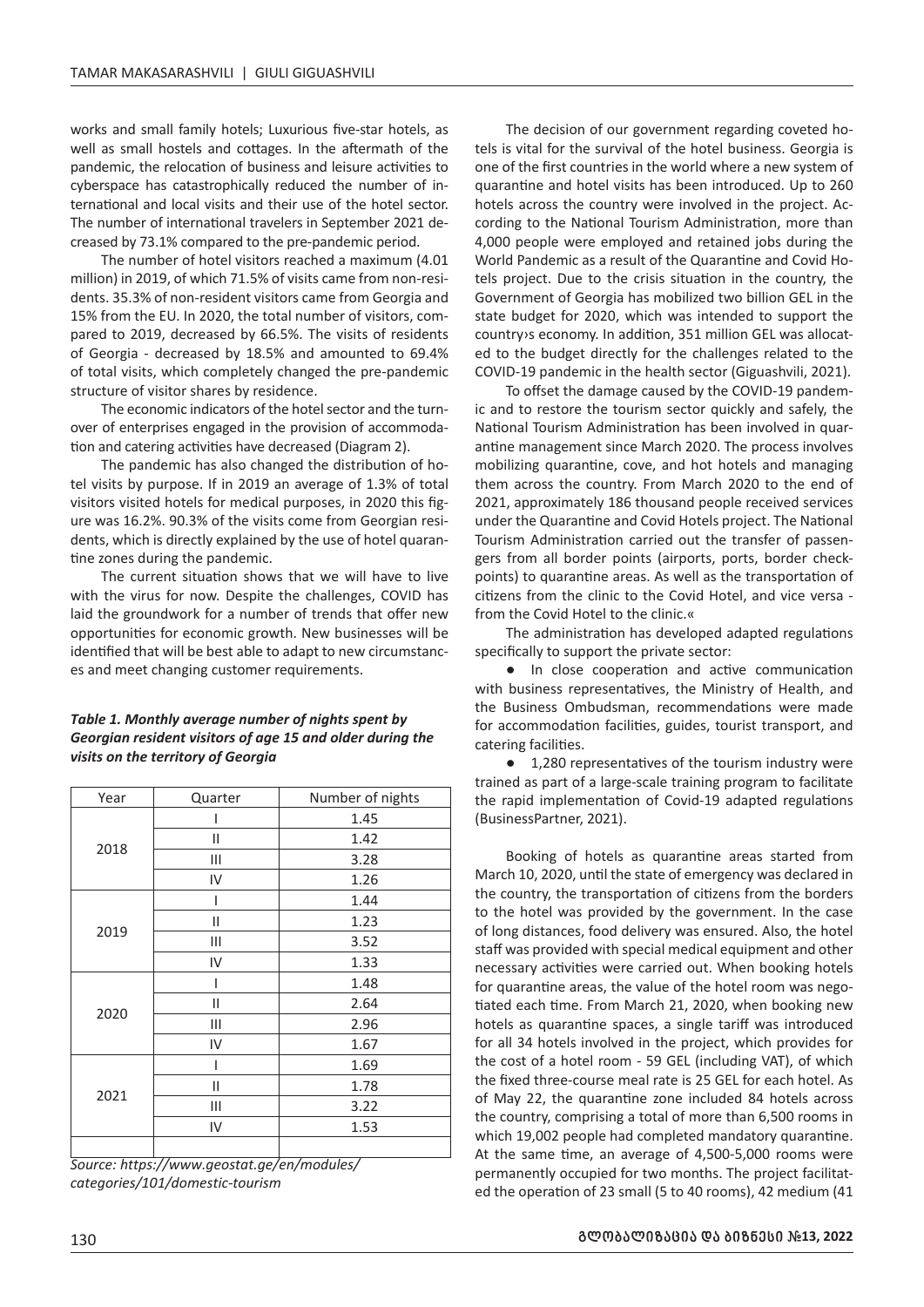|                                                             | 2014  | 2015   | 2016   | 2017   | 2018   | 2019   | 2020   | 20211    | 2021 II  | 2021 III | 2021 IV  |
|-------------------------------------------------------------|-------|--------|--------|--------|--------|--------|--------|----------|----------|----------|----------|
| Turnover, Million Gel                                       | 843.6 | 1069.8 | 1307.0 | 1562.3 | 1811.7 | 2089.1 | 1232.4 | 229.5    | 342.9    | 564.4    | 470.3    |
| Production Value, Million Gel                               | 832.8 | 1057.1 | 1325.3 | 1564.5 | 1816.1 | 2101.1 | 1197.6 | 233.4    | 346.2    | 569.7    | 471.9    |
| Value Added, Million Gel                                    | 327.3 | 416.7  | 608.0  | 700.1  | 788.8  | 1074.6 | 468.3  | $\cdots$ | $\cdots$ | $\cdots$ | $\cdots$ |
| Intermediate Consumption,<br><b>Million Gel</b>             | 505.5 | 640.4  | 717.3  | 864.3  | 1027.4 | 1026.5 | 729.3  | $\cdots$ | $\cdots$ |          | $\cdots$ |
| Fixed Assets, Million Gel                                   | 730.8 | 1017.1 | 1838.9 | 1846.5 | 2310.3 | 3058.8 | 1983.2 | $\cdots$ | $\cdots$ | $\cdots$ | $\cdots$ |
| Number of Employed,<br><b>Thousand Person</b>               | 31.3  | 33.9   | 37.4   | 42.2   | 45.7   | 48.6   | 31.8   | 21.8     | 30.3     | 34.9     | 34.2     |
| <b>Average Monthly</b><br>Renumeration of<br>Employees, Gel | 477.8 | 563.9  | 626.6  | 673.3  | 826.9  | 583.6  | 822.1  | 869.6    | 942.0    | 1061.8   | 1105.5   |

*Table 2. Hotels and Restaurants (Declarated Data)*

*Source: https://www.geostat.ge/en/modules/categories/391/hotels-and-restaurants305* 

to 100 rooms), and 18 large hotels (101 rooms and above), providing services to both sector representatives and people employed in the sector. Maintain revenue. It should be noted that the existence of the quarantine zone project contributed not only to the effective fight against COVID-19 but also to the financial support of representatives in such areas as transport service, catering and food distribution, production of local agricultural products, etc. According to the report of the measures taken by the Government of Georgia against Covid-19, the state budget spent for quarantine zones is 32.5 million GEL (https://www.gov.ge/).

According to the decision of the Interagency Coordination Council: since March 1, quarantine areas, so-called Covid hotels, have been abolished and, consequently, the entry of infected people into these areas has been suspended (https://stopcov.ge/ka/page/restrictions-list). A platform was created by which all facilities complied with one standard, which in turn became a prerequisite for taking care of the safety of visitors and preventing the virus.

The experience of Singapore is interesting in this regard. Singapore has created a «Certificate of Cleanliness» (SG Clean). In order for tourism businesses to obtain this certificate, it is necessary to meet seven different standards. These standards are having a «Certificate of Cleanliness» manager onsite, strict and detailed disinfection work on a daily basis, implementation of the screening process (identification of possible symptoms of visitors), and more. (https://www. sgclean.gov.sg/about/)

The Department of Tourism and Resorts of Adjara has some experience, which has introduced the quality mark «Recommended by the Department of Tourism.» This sign is a ready platform for the introduction of a standard similar to the «Cleanliness Certificate» in Georgia. (http://recommend. ge/files/press/journal/Journal-February-1.pdf)

In today›s reality, when all efforts are focused on tackling the pandemic, creative approaches take on a different meaning and function. Along with many challenges, new opportunities have emerged in this situation. Continuous development during a crisis provides a good basis for making up for the loss more easily after overcoming it. For the hotel business, digital technologies provide opportunities such as increasing the productivity of day-to-day operations;

*Diagram 2. Turnover in accommodation and food service activities, million GEL*



*Source: https://www.geostat.ge/en/modules/categories/391/hotels-and-restaurants305*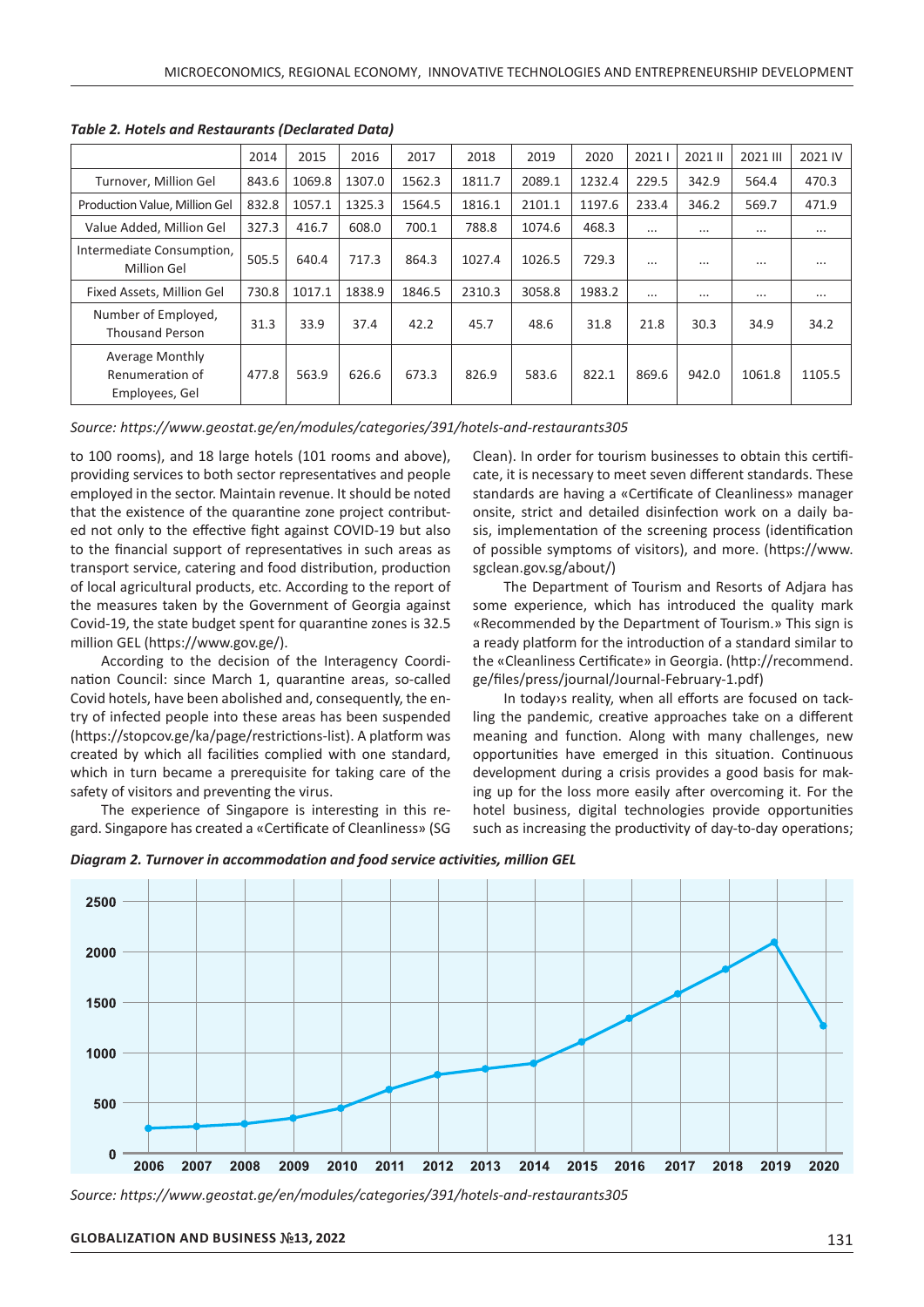With the help of digital technologies, businesses can improve supply chain traceability, transparency, and adaptability, as well as be able to accelerate the flow of data and information. Companies that can support new technologies will find themselves in a competitive position and retain their place in complex global supply chains.

The Government Program 2021 - 2024 «European State Building» serves to deal with challenges and timely response, the main goal of which is to overcome the crisis created by the pandemic, rapid recovery, and development of the economy, creating a stable and secure environment for every citizen (https://www.gov.ge).

The coronavirus pandemic has posed new challenges and problems to the Georgian economy, revealing its challenges. In addition to the challenges, the pandemic has created new opportunities and prospects for development. The economic policy of the country will be focused on the maximum use of these opportunities for the next 4 years. In parallel, active work will be devoted to the systemic and structural problems of the country›s economy. In the post-pandemic period, the Georgian economy will have all the prerequisites for a speedy recovery and transformation into an «opportunity economy.» The country›s economic policy will still be based on free-market principles, where the private sector is the main driving force of the economy. At the same time, economic policies will focus on maintaining macroeconomic stability, especially in the aftermath of the Covid-pandemic, as well as the further development of the business and investment environment, which should facilitate the recovery and further expansion of pandemic-affected businesses. Agency - «Produce in Georgia» plans to continue developing local production and the hotel industry, working to promote exports and attract investment.

The COVID-19 pandemic has hit tourism and its neighboring industries hardest, so in the coming years, the Georgian government will focus its efforts on restoring pre-pandemic outcomes and further developing the tourism sector. A new vision will be formed in the field of tourism development. The new tourism development strategy will be based on the requirements of diversification and qualitative improvement. Business support will be provided to offer high-quality services that will help attract more high-end tourists to the country.

In particular, in order to develop the tourism potential of Georgia, the following measures are planned:

● To restore tourism and manage crises, it is planned to prepare a strategic plan with the involvement of the private and public sectors. The main goal of the document is to assist Georgia in adapting its tourism strategy to the challenges of 2025, which includes the pandemic and beyond, to ensure the effective and timely recovery of tourism;

● Over the next 4 years, the target countries will be diversified, which means increasing the market share of the EU and new markets (China, USA, etc.). In line with the global trend of COVID-19, 36 government programs will be targeted in 2021-2024 to identify target countries and, consequently, implement international marketing activities;

● In 2023, Georgia, as a host country, will be present-

ed at the world›s largest and most influential tourism exhibition - ITB Berlin 2023;

● Targeted marketing activities will be carried out to support the tourism industry in the post-pandemic environment and to strengthen the sector to increase domestic tourism flows;

● The expansion of service levels will improve the level of service for tourism employees and job seekers across the country as a result of the expansion;

● In order to increase the level of sustainable development and services of the tourism industry, in line with the European Parliament directive, the formation of a tourism legal framework will be implemented in accordance with European best practices. A high standard of travel safety and consumer protection will be introduced through this legal framework. At the same time, the formation of the legislative framework will strengthen the coordination of national and regional policies;

● New tourism products will be developed to meet the demand in the international market as well as existing projects will be expanded;

• The Wine Road program will be expanded to a new quality standard. The project includes family wine cellars and enterprises across the country that host wine tourism.

Particular attention will be paid to the development of mountain resorts. To this end, the following measures will be taken in the coming years:

● To develop the mountain-ski resorts (Gudauri, Bakuriani, Goderdzi, Tetnuldi, and Hatsvali), the ski infrastructure will be developed, and the «4 Seasons» tourist products will be created;

● In 2023, Georgia will host the World Ski and Snowboard Freestyle Championships, and before the championship, 12 international competitions will be held here. Thousands of visitors will visit Georgia during the mentioned championship (Government Program 2021-2024).

It should be noted that the direction of promoting the development of the hotel industry is provided in the state program - «Produce in Georgia» (http://www.economy. ge/?page=projects&s=27). The program actively stimulates the introduction of the experience of successful international brands in Georgia through the co-financing of the so-called «franchising» agreement. According to the hotel industry development project of the state program «Produce in Georgia», the entrepreneur interested in state financial support is given the opportunity to build a new hotel in any region of Georgia except Tbilisi and Batumi; Expand/re-equip existing infrastructure; Also sign a franchising agreement with the international hotel operator and introduce a foreign brand in the Georgian market.

# **CONCLUSION**

Thus, in conclusion, we can say that the Georgian economy has started to recover after the lifting of restrictions, the situation is changing in a hopeful direction, and we may return to pre-pandemic parameters in 2022.